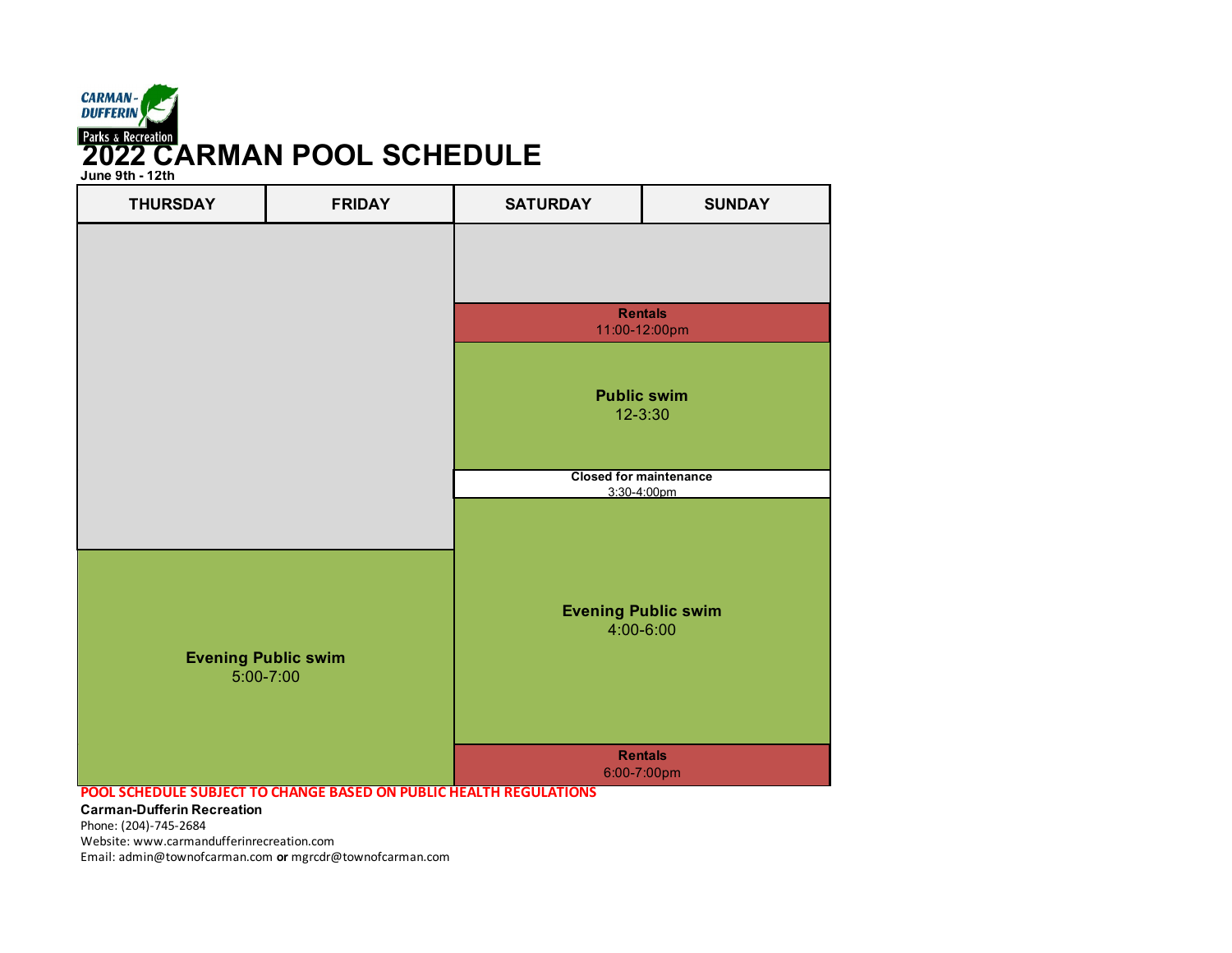

## **2022 CARMAN POOL SCHEDULE**

| Public swim from 12-3:30pm on Friday, June 24th and Thursday, June 30th<br>June 13th - June 30th |                |                                                                |                                             |                                        |                                               |                                               |                                              |                                                                |
|--------------------------------------------------------------------------------------------------|----------------|----------------------------------------------------------------|---------------------------------------------|----------------------------------------|-----------------------------------------------|-----------------------------------------------|----------------------------------------------|----------------------------------------------------------------|
| <b>MONDAY</b>                                                                                    | <b>TUESDAY</b> | <b>WEDNESDAY</b>                                               | <b>THURSDAY</b>                             | <b>FRIDAY</b>                          | <b>SATURDAY</b>                               | <b>SUNDAY</b>                                 | <b>FRIDAY JUNE 24TH</b>                      | <b>THURSDAY JUNE 30TH</b>                                      |
|                                                                                                  |                |                                                                |                                             |                                        |                                               | <b>Rentals</b>                                | <b>Rentals</b><br>9:00-12:00pm               | <b>Rentals</b>                                                 |
| <b>Private/School Rentals</b>                                                                    |                |                                                                |                                             |                                        | 11:00-12:00pm                                 |                                               |                                              | 11:00-12:00pm                                                  |
|                                                                                                  |                |                                                                | <b>Public swim</b><br>$[12-3:30]$           |                                        | <b>Public swim</b><br>$[12-3:30]$             | <b>Public swim</b><br>$[12-3:30]$             |                                              |                                                                |
|                                                                                                  |                |                                                                |                                             |                                        | <b>Closed for maintenance</b><br>3:30-4:00pm  | <b>Closed for maintenance</b><br>3:30-4:00pm  | <b>Closed for maintenance</b><br>3:30-4:00pm |                                                                |
|                                                                                                  |                | <b>Evening lessons</b><br>$[4:00-6:30pm]$                      |                                             |                                        |                                               |                                               | <b>Evening lessons</b><br>$[4:00-6:30pm]$    | <b>Evening lessons</b><br>$[4:00-6:30pm]$                      |
| \$2.00 Public swim<br>$[6:30-7:30pm]$                                                            |                |                                                                | <b>Evening Public swim</b><br>$[4:00-6:00]$ |                                        | <b>Evening Public Swim</b><br>$[6:30-7:30pm]$ | <b>Evening Public Swim</b><br>$[6:30-7:30pm]$ |                                              |                                                                |
| <b>Closed for maintenance</b><br>7:30-7:45pm                                                     |                |                                                                |                                             |                                        | <b>Closed for maintenance</b><br>7:30-7:45pm  | <b>Closed for maintenance</b><br>7:30-7:45pm  |                                              |                                                                |
| POOL SCHEDULE SUBJECT TO CHANGE BASED ON PUBLIC HEALTH REGULATIONS                               |                | <b>Aquafit</b><br>$[7:45-8:30pm]$<br>Lap swim<br>[8:30-9:00pm] |                                             | <b>Toonie Teen Swim</b><br>7:45-8:45pm |                                               | <b>Rentals</b><br>6:00-7:00pm                 | <b>Toonie Teen Swim</b><br>7:45-8:45pm       | <b>Aquafit</b><br>$[7:45-8:30pm]$<br>Lap swim<br>[8:30-9:00pm] |

**Carman-Dufferin Recreation**

Phone: (204)-745-2684

Website: www.carmandufferinrecreation.com

Email: admin@townofcarman.com **or** mgrcdr@townofcarman.com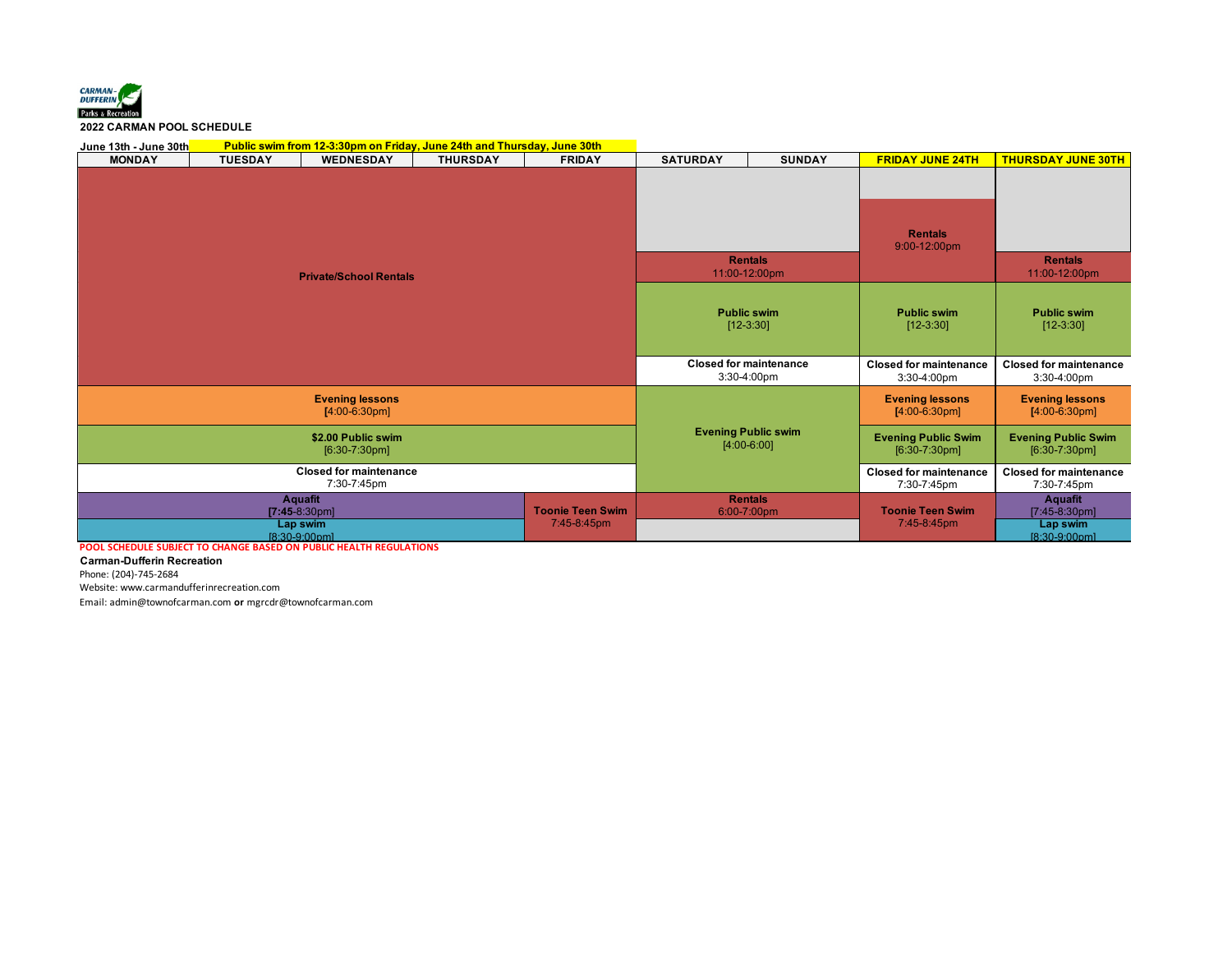

| July 1st - July 3rd<br><b>FRIDAY</b>                   | <b>SATURDAY</b>                                                                                               | <b>SUNDAY</b>                                 |  |  |
|--------------------------------------------------------|---------------------------------------------------------------------------------------------------------------|-----------------------------------------------|--|--|
|                                                        | Lap swim<br>$[9:00-9:30]$<br><b>Aquafit</b><br>9:30-10:15am<br><b>Closed for maintenance</b><br>10:15-10:30am | Rental<br>10:00-11:00pm                       |  |  |
|                                                        | Rental<br>10:30-12:00pm                                                                                       | Rental<br>11:00-12:00pm                       |  |  |
| <b>Canada Day</b><br><b>Free Swim</b><br>$[12-3:30pm]$ |                                                                                                               | <b>Public swim</b><br>$[12-3:30]$             |  |  |
| <b>Closed for maintenance</b><br>3:30-4:00pm           | <b>Closed for maintenance</b>                                                                                 | 3:30-4:00pm                                   |  |  |
| <b>Evening lessons</b><br>$[4:00-6:30pm]$              | <b>Rental</b><br>$[4:00-5:00pm]$                                                                              | <b>Rental</b><br>$[4:00-5:00pm]$              |  |  |
| <b>Evening Public Swim</b><br>$[6:30-8:30pm]$          | <b>Evening Public Swim</b><br>$[5:00-7:00]$                                                                   | <b>Evening Public Swim</b><br>$[5:00 - 7:00]$ |  |  |
|                                                        |                                                                                                               |                                               |  |  |

## **POOL SCHEDULE SUBJECT TO CHANGE BASED ON PUBLIC HEALTH REGULATIONS**

**Carman-Dufferin Recreation** Phone: (204)-745-2684 Website: www.carmandufferinrecreation.com

Email: admin@townofcarman.com **or** mgrcdr@townofcarman.com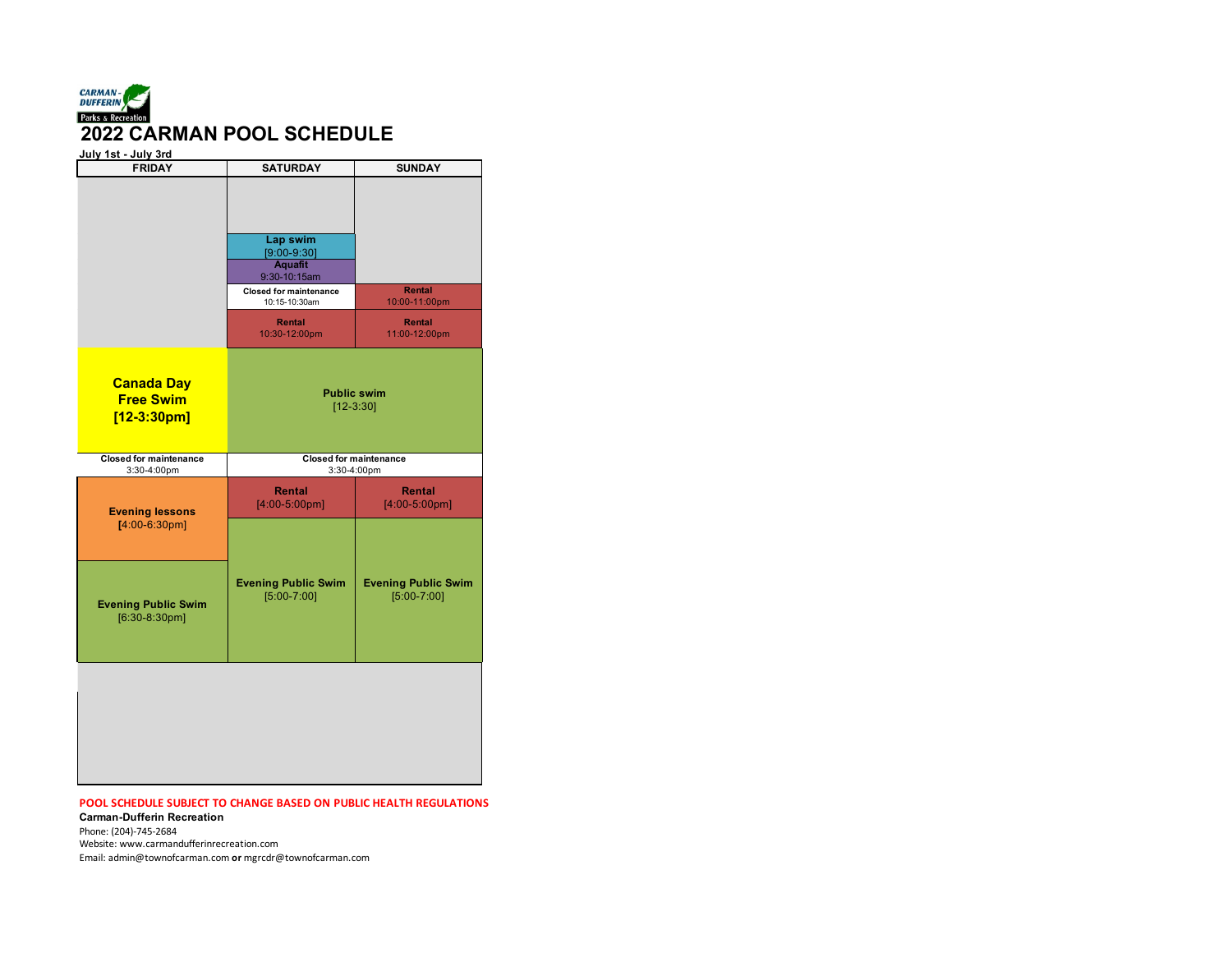## *CARMAN- QUE CARMAN-<br>DENSIFIERING*<br>2022 CARMAN POOL SCHEDULE

| July 4th - August 28th                                                                             | <b>Bronze Medallion/Cross Exam Saturday July 23rd and Saturday August 20th</b> |                                                                      |                                           |                                              | No Lap Swim or Aquafit July 23rd or August 20th                                              |                            |
|----------------------------------------------------------------------------------------------------|--------------------------------------------------------------------------------|----------------------------------------------------------------------|-------------------------------------------|----------------------------------------------|----------------------------------------------------------------------------------------------|----------------------------|
| <b>MONDAY</b>                                                                                      | <b>TUESDAY</b>                                                                 | <b>WEDNESDAY</b>                                                     | <b>THURSDAY</b>                           | <b>FRIDAY</b>                                | <b>SATURDAY</b>                                                                              | <b>SUNDAY</b>              |
| Lap swim<br>$[7:00-8:30]$                                                                          | Lap swim<br>[7:00-7:30] [8:00-8:30]                                            | Lap swim<br>$[7:00-8:30]$                                            | Lap swim<br>$[7:00-7:30]$ , $[8:00-8:30]$ | Lap swim<br>$[7:00-8:30]$                    | Lap swim<br>$[9:00-9:30]$                                                                    |                            |
| <b>Morning lessons</b><br>8:30-12:00pm                                                             |                                                                                |                                                                      |                                           |                                              | <b>Aquafit</b><br>9:30-10:15am                                                               |                            |
|                                                                                                    |                                                                                |                                                                      |                                           |                                              | <b>Closed for maintenance</b><br>10:15-10:30am                                               | Rental<br>10:00-11:00pm    |
|                                                                                                    |                                                                                |                                                                      |                                           |                                              | <b>Swimmingly Rental</b><br>10:30-12:00pm                                                    | Rental<br>11:00-12:00pm    |
|                                                                                                    |                                                                                | <b>Public swim</b><br>$[12-3:00pm]$<br><b>Closed for maintenance</b> |                                           |                                              |                                                                                              | Public swim<br>$[12-3:30]$ |
|                                                                                                    |                                                                                | 3:00-3:30pm                                                          |                                           |                                              |                                                                                              |                            |
| <b>Evening lessons</b>                                                                             |                                                                                |                                                                      |                                           | <b>Closed for maintenance</b><br>3:30-4:00pm |                                                                                              |                            |
| 3:30pm-6:00pm                                                                                      |                                                                                |                                                                      |                                           |                                              | Rental<br>$[4:00-5:00pm]$                                                                    | Rental<br>$[4:00-5:00pm]$  |
| <b>Evening Public Swim</b><br>$[6:00-8:00]$                                                        |                                                                                |                                                                      |                                           |                                              | <b>Evening Public Swim</b><br><b>Evening Public Swim</b><br>$[5:00 - 7:00]$<br>$[5:00-7:00]$ |                            |
|                                                                                                    |                                                                                | <b>Closed for maintenance</b><br>8:00-8:15pm                         |                                           |                                              |                                                                                              |                            |
| <b>Aquafit</b><br><b>Toonie Teen Swim</b><br>8:15-9:00pm<br>8:15-9:15pm<br>Lap swim<br>9:00-9:30pm |                                                                                |                                                                      |                                           |                                              |                                                                                              |                            |
|                                                                                                    |                                                                                |                                                                      |                                           |                                              |                                                                                              |                            |

POOL SCHEDULE SUBJECT TO CHANGE BASED ON PUBLIC HEALTH REGULATIONS<br>Carman-Dufferin Recreation<br>Phone: (204)-745-2684<br>Website: www.carmandutterinrecreation.com<br>Email: admin@townotcarman.com or mgrcdr@townotcarman.com